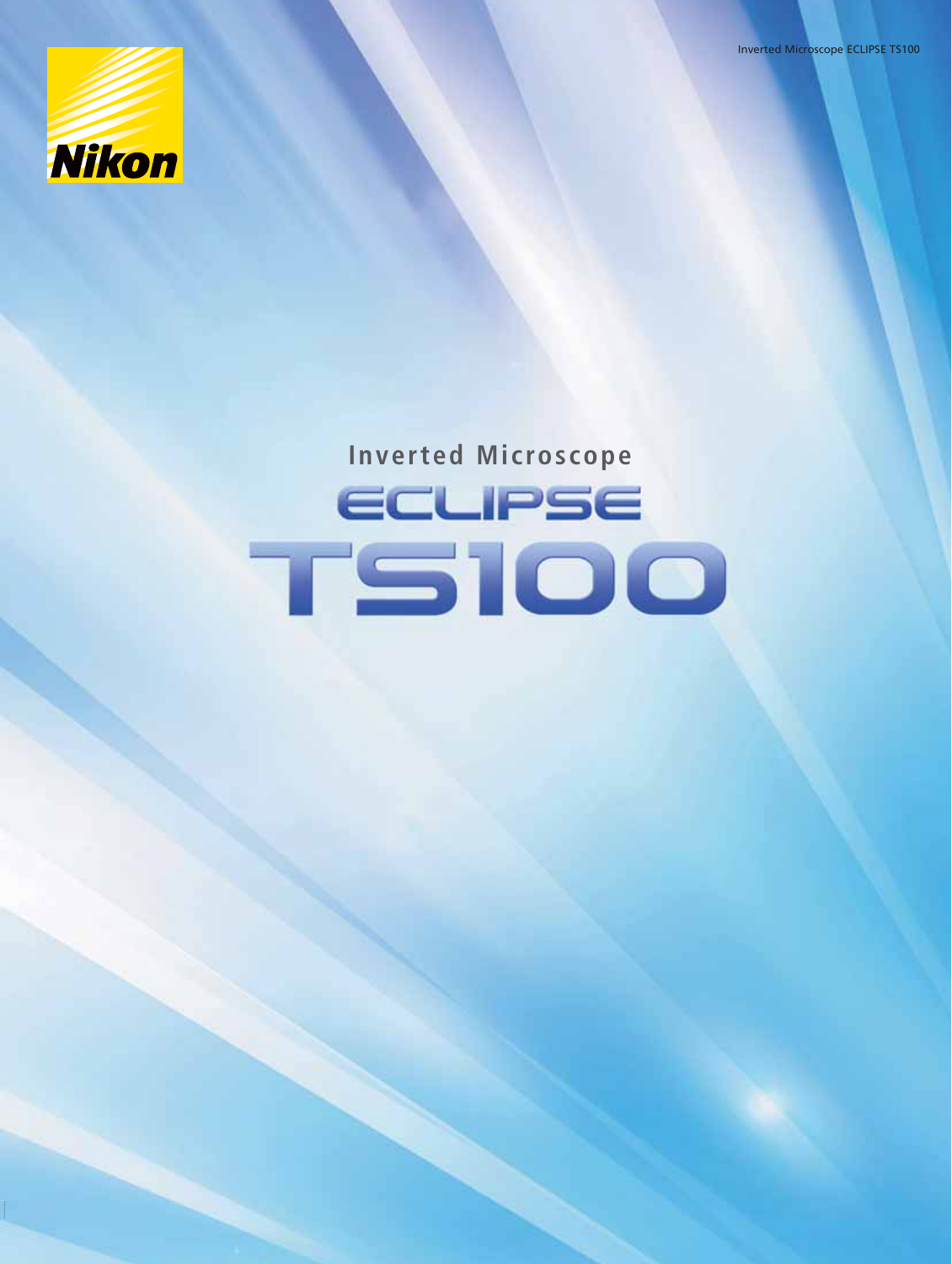

# **A new standard for inverted microscopes defined by bright high-resolution images and unrivaled usability**

## **Operation is simpler, quicker, more precise, because there is less strain on the user**

The space-saving body is robust and vibration-resistant, enabling safe specimen observations. The microscope controls are designed for ease of use. The ECLIPSE TS100-F comes with a photo port and is compatible with a variety of cameras. The ECLIPSE TS100 and TS100-F ensure high-quality observations for various areas, such as cell culture, inspections and research.

The compact high-performance inverted microscopes ECLIPSE TS100 and TS100-F use Eco-illumination, a newly developed LED illumination. Eco-illumination provides enough brightness for phase contrast and NAMC observations. With a fly-eye lens, uniform brightness is provided in the entire field of view. LEDs are an environmentally friendly low-power-consumption light source. Eco-illumination provides a long lifetime of 60,000 hours and reduces the frequency of lamp replacement. A halogen illumination model is also available.

Nikon's highly acclaimed CFI60 optical system is used, providing flat, sharp and clear images, while achieving longer working distances and higher numerical apertures.



### **■ Coarse/fine focus knob**

The coaxial coarse/fine focus knob, located in front of and close to the operator, makes operation at high magnifications more efficient and convenient than ever before.



Comfortable operation

### **■ Efficient, user-friendly stage**

The stage features a low-profile design that is 195 mm high, making it the ideal size for a lab bench or safety hood. Even cell cultures on the bottom of a tall flask or stacking chamber vessel can be viewed, because there is 190 mm of space above the stage when the condenser is removed.

### **■ Transparent stage ring**

Two types of acrylic stage rings come with the main body. Because these stage rings are transparent, confirming which objective is being used is easy. The ring with the semicircular hole facilitates observation of the specimen in a chamber since it prevents the objective lens from striking the ring during magnification changes. A glass stage ring that minimizes the possibility of thermal deformation is also available as an option.

### **■ Eyepiece tube**

The Siedentopf-type eyepiece tube is inclined 45° and the eyepoint height is 400 mm for easy, comfortable viewing in the sitting or standing position.

## **■ Eyepieces**

Featuring a 22-mm field of view, the widest in this class of microscope, the TS100 and TS100-F ensure clear images up to the periphery of the field of view even when using higher magnification objectives.





### **■ Easy-to-rotate nosepiece**

The quintuple (5-position) backward-facing nosepiece offers plenty of clearance to allow the operator to rotate it from either side. Because there is ample space around the nosepiece, handling the nosepiece is easy, even for an operator with large or gloved hands.



Objective in use is easily identified through the transparent stage ring.



Plenty of clearance around the nosepiece

Ample space above the stage



Acrylic stage ring set

Trinocular type model TS100-F

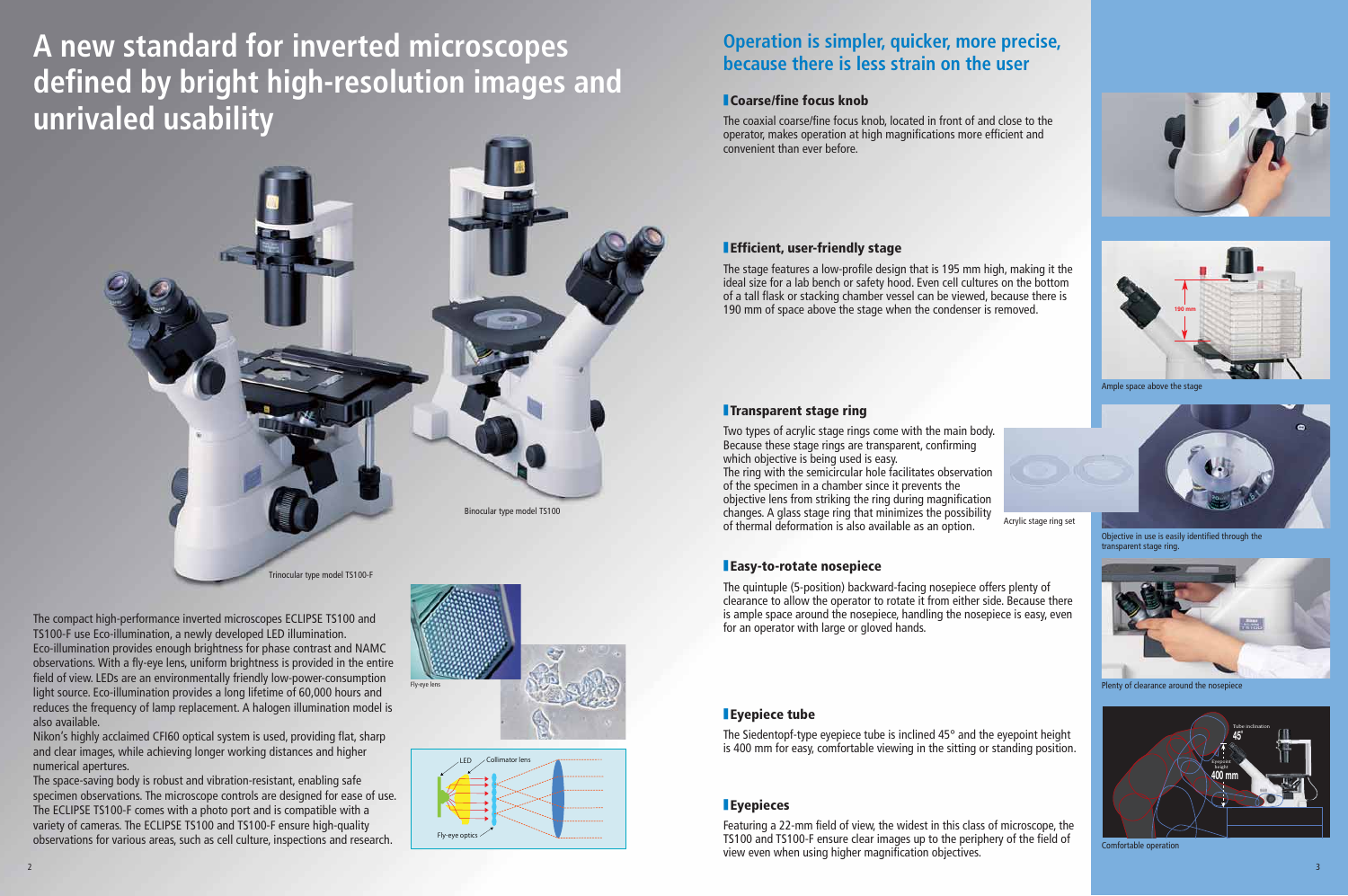# **Observation methods that provide the most information from your specimens**

This method is ideal for identifying fluorescent tagged substances within a cell, green fluorescent protein (GFP), and a myriad of other clinical and research applications.

 $\begin{array}{ccc} \textcircled{1} & \textcircled{2} & \textcircled{3} \end{array}$ 

Epi-fluorescence observation utilizing UV-range light is also possible.





NAMC Condenser

 CFI Plan Fluor DL4X (N.A. 0.13, W.D. 16.4 mm) PhL ② CFI Plan Fluor DL10X (N.A. 0.3, W.D. 15.2 mm) Ph1 ③ CFI Plan Fluor 10X (N.A. 0.3, W.D. 16.0 mm) CFI S Plan Fluor ELWD20XC (N.A. 0.45, W.D. 8.2–6.9 mm) CFI S Plan Fluor ELWD40XC (N.A. 0.60, W.D. 3.6–2.8 mm) CFI S Plan Fluor ELWD ADM20XC (N.A. 0.45, W.D. 8.2–6.9 mm) CFI S Plan Fluor ELWD ADM40XC (N.A. 0.60, W.D. 3.6–2.8 mm)

① CFI ACHRO NAMC 10X (N.A. 0.25, W.D. 6.2 mm) ② CFI ACHRO LWD NAMC 20XF (N.A. 0.4, W.D. 3.1 mm) ③ CFI ACHRO LWD NAMC 40XC (N.A. 0.55, W.D. 2.7–1.7 mm)





ELWD Condenser and phase sliders

In the conventional phase contrast method, direct light\* that has been weakened by passing through a phase ring is made to interfere with diffracted light\*\*, causing a phase shift and increasing image contrast.



**ADL, ADM objectives** ① CFI Achromat ADL10X (N.A. 0.25, W.D. 6.2 mm) Ph1 CFI Achromat LWD ADL20XF (N.A. 0.4, W.D. 3.1 mm) Ph1 CFI Achromat LWD ADL40XF (N.A. 0.55, W.D. 2.1 mm) Ph1 CFI Achromat LWD ADL40XC (N.A. 0.55, W.D. 2.7–1.7 mm) Ph2 CFI S Plan Fluor ELWD ADM20XC (N.A. 0.45, W.D. 8.2–6.9 mm) Ph1 CFI S Plan Fluor ELWD ADM40XC (N.A. 0.60, W.D. 3.6–2.8 mm) Ph2









TS100 configured with a phase contrast set

TS100 configured with epi-fl attachment

TS100 configured with NAMC set

ADL objectives for Apodized phase contrast



DL objectives for phase contrast

### **■ Phase contrast method**

### **Nikon has developed the breakthrough "Apodized" method, which has led to remarkable improvements in the quality of phase contrast images.**

Nikon has successfully reduced image halos by using a process called "Apodization" to improve the phase ring of the objective. This improves vision during phase contrast microscopy by removing unwanted halos to make it possible to more clearly observe cell division activities within a specimen and view finer details within a thick specimen.

### **■ Apodized phase contrast ■ Phase contrast**

### **The Principle of Apodized Phase Contrast Microscopy**

The Apodized method utilizes the property of diffracted light in which a decrease in specimen size results in a greater angle of diffraction. Two absorbing bands with

different transmittance have been added either side of the conventional phase ring DL to reduce halos and increase contrast in the minute structure of the specimen.

\*Light that travels retaining the original incident angle \*\*Light that has been diffracted by the specimen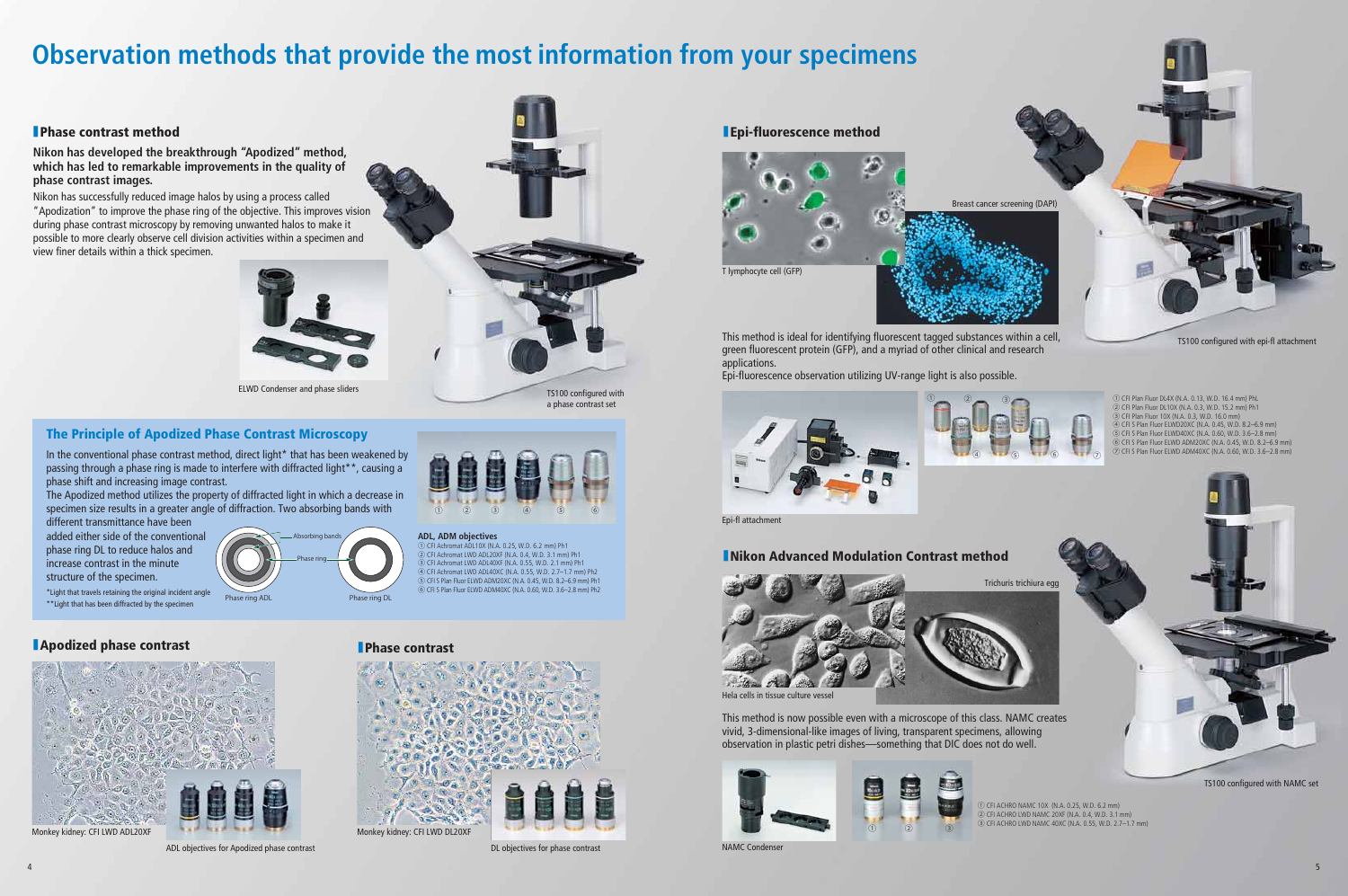## Accessories to expand your capabilities **System diagram/Dimensions**



### **■ Mechanical stage**

These specimen holders are available for use with the mechanical stage:

By attaching appropriate holders, various specimen slides and micro testplates can be mounted on this stage.

### **■ Specimen plate holders**

- ① Hemacytometer Holder ② Terasaki Holder (accepts ø65-mm petri dish) ③ ø35-mm Petri Dish Holder
- ④ Slide Glass Holder (accepts ø54-mm petri dish)
- 





**■ Auxiliary stages**

For large specimens, you can widen the space on your plain stage by attaching a pair of auxiliary stages.



### **■ Micromanipulators**

The ECLIPSE TS100 and TS100-F can be configured with Nikon/Narishige micromanipulators and microinjectors for a variety of applications, including injections, aspiration, and incisions of cell tissues during cytoengineering, developmental and genetic engineering, electrophysiology, pharmacology, reproductive medicine, and neurochemistry.

- C-mount TV Adapter 0.6X—recommended for 2/3" CCD camera\* • C-mount TV Adapter 0.45X—recommended for 1/2" CCD camera\*
- C-mount TV Adapter 0.35X-recommended for 2/3" CCD camera\*
- C-mount TV Adapter VM4X\*\*
- C-mount TV Adapter VM2.5X\*\*
- C-mount TV Adapter A
- C-mount TV Adapter used with Relay Lens 1X\*
- ENG-mount TV Adapter 0.6X—recommended for 2/3" CCD camera\*
- ENG-mount TV Adapter 0.45X—recommended for 1/2" CCD camera\* • ENG-mount TV Adapter used with Relay Lens 1X\*
- \*V-T Photo Adapter is necessary
- \*\*C-mount TV Adapter A is necessary

TS100-F configured with Digital Camera DS-Fi2-L3

 $=$  $\uparrow$  With a CCTV camera

## **■ CCTV adapters** These CCTV adapters are available as options:







**System diagram**

### **■ Digital Sight series camera system**



stand-alone type digital camera with which you can capture and save images without the need for a PC. Imaging can be easily controlled using the touch